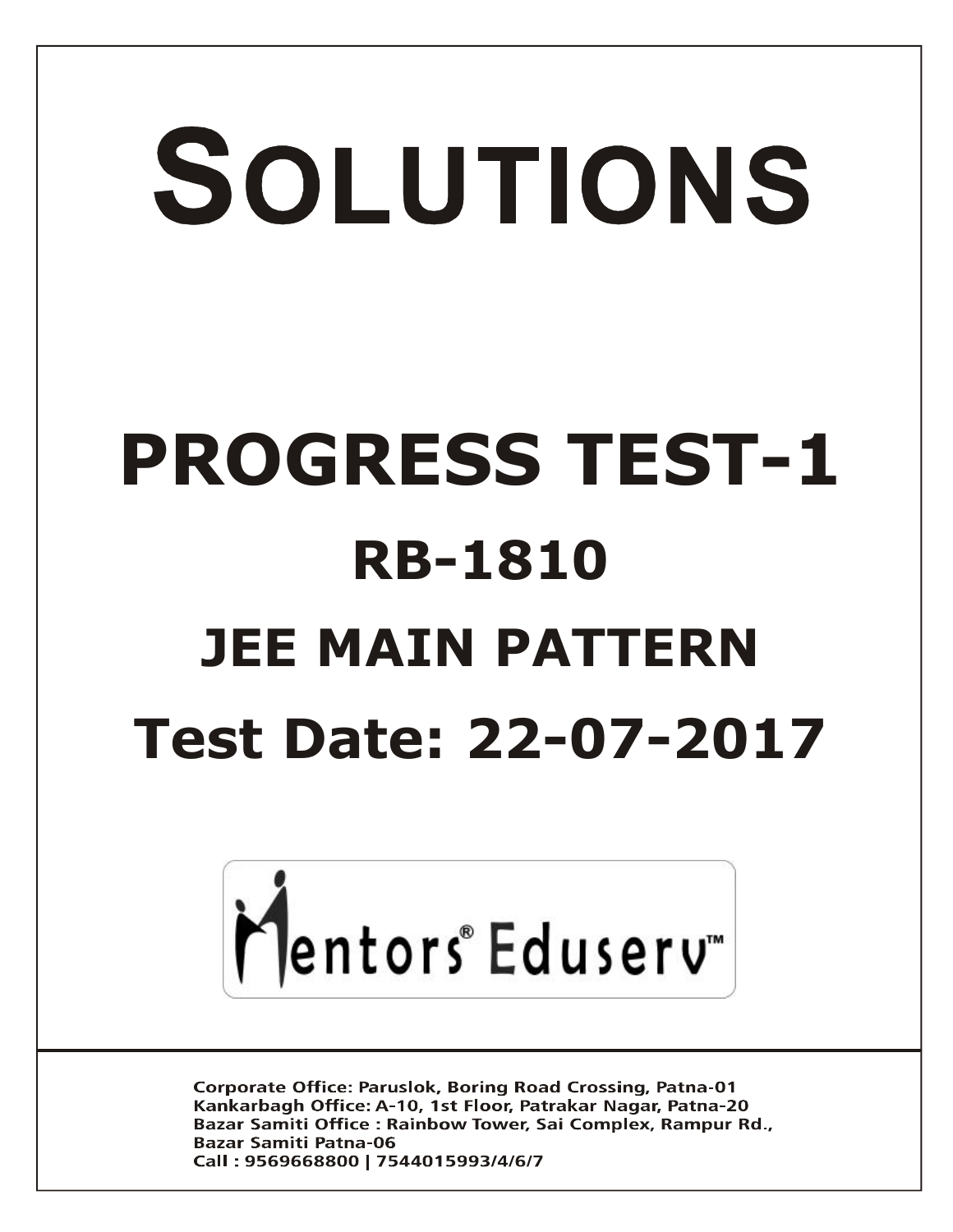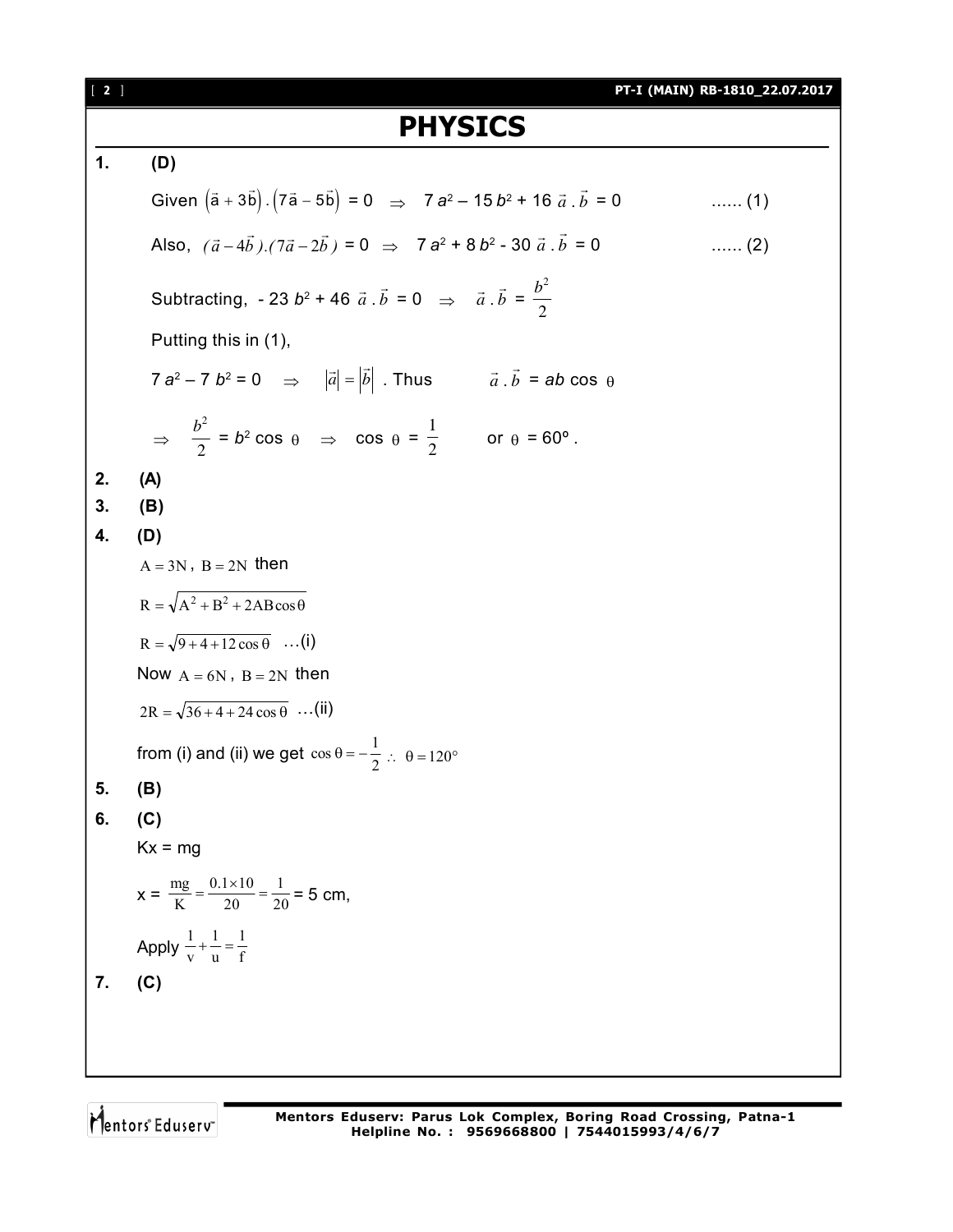### **PT-I (MAIN) RB-1810\_22.07.2017** [ **3** ]

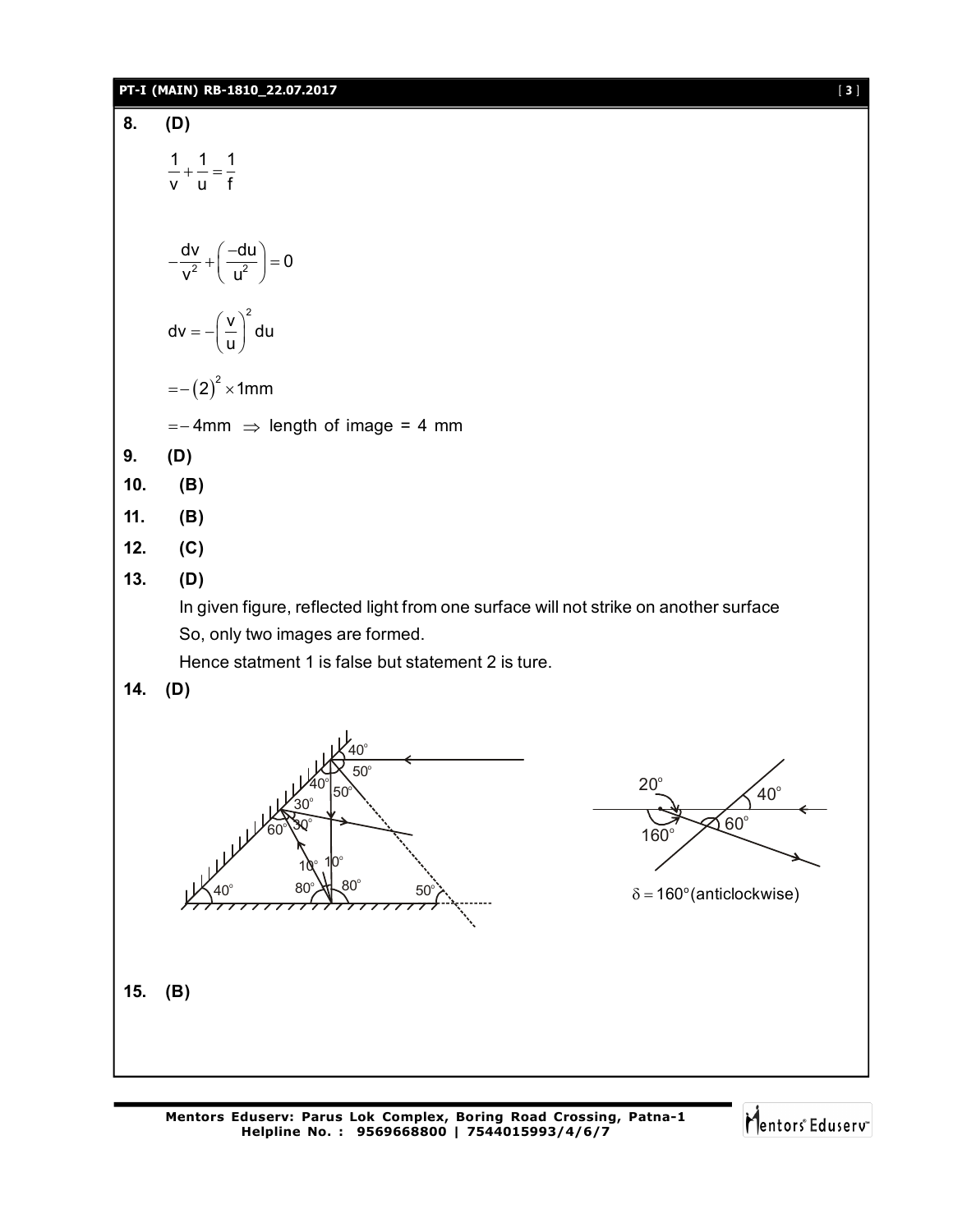### [ **4** ] **PT-I (MAIN) RB-1810\_22.07.2017**

### **16. (B)**  $\hat{n} = \frac{A \times B}{\sqrt{A^2 - A^2}}$  $|A \times B|$  $=\frac{A \times}{A}$  $\times$  $\frac{1}{2}$   $\frac{1}{2}$  $\frac{1}{2}$ ˆ ˆ ˆ i j k  $A \times B = | 1 \ 1 \ 0$ 0 1  $-1$  $\times$ B =  $\vert$  $\overline{a}$  $\rightarrow$   $\rightarrow$  $= \hat{i}(-1-0) - \hat{j}(-1-0) + \hat{k}(1-0) = -\hat{i} + \hat{j} + \hat{k}$  $|A \times B| = \sqrt{3}$  $\vec{A} \times \vec{B} \mid = \sqrt{3}$ ,  $\hat{n} = \frac{1}{\sqrt{2}} (\hat{-1} + \hat{j} + \hat{k})$ 3  $=\frac{1}{\sqrt{2}}(-1+i+1)$ **17. (D)** = 4i – 2j + (  $\vec{A} = 4\hat{i} - 2\hat{j} + 6\hat{k}$ ,  $\vec{B} = \hat{i} - 2\hat{j} - 3\hat{k}$ ,  $\vec{A} - 4\vec{B} = 6(\hat{j} + 3\hat{k})$  $\therefore$  Perpendicular to x–axis **18. (A)** Let that vector be  $\,\vec{\text{C}}$  $\rightarrow$ . Then  $\vec{C} = \vec{CC} = \vec{ba}$   $\Rightarrow \vec{C} = \frac{b\vec{a}}{2} = \frac{5}{\sqrt{2}}(\hat{i} - \hat{j})$ a  $\sqrt{2}$  $= CC = b\hat{a} \Rightarrow C = \frac{bc}{\sqrt{a}} = \frac{c}{\sqrt{a}}(1 - \hat{a})$  $\rightarrow$   $\rightarrow$   $h\vec{a}$ **19. (C) 20. (A) 21. (A)** component of  $\vec{A}$  along  $\vec{B}$  ,  $\vec{A}_{\parallel \vec{B}} = \frac{A \cdot B}{\vec{B} \cdot \vec{B}} \vec{B} = \frac{-7}{10} (\hat{i} - 3\hat{j})$  $\overline{B} \cdot \overline{B}$  10  $=\frac{A \cdot B}{\frac{1}{2} \cdot \frac{1}{2}} \vec{B} = \frac{-7}{12} (\hat{i} - \hat{i})$  $\overrightarrow{B} = \frac{\overrightarrow{B}}{\overrightarrow{B}}$ .  $\vec{A} \cdot \vec{B}$  $\frac{1}{2}$  = E component of  $\vec{A} \perp^r$  to  $\vec{B}$  ,  $\vec{A}_{\perp^r \vec{B}} = \vec{A} - \vec{A}_{\parallel \vec{B}}$  $\rightarrow$   $\rightarrow$   $\rightarrow$  $(2\hat{i} + 3\hat{j}) - \frac{-7}{10}(\hat{i} - 3\hat{j})$ 10  $=(2\hat{i}+3\hat{j})-\frac{-7}{12}(\hat{i}-3\hat{j})$  $(2\hat{i} + 3\hat{j}) + \frac{7}{10}\hat{i} - \frac{21}{10}\hat{j}$ 10 10  $=(2i+3j)+\frac{i}{2i}i-3j$  $\frac{27}{10}$ i +  $\frac{9}{10}$ j  $10 - 10$  $=\frac{24}{10}i + \frac{1}{10}$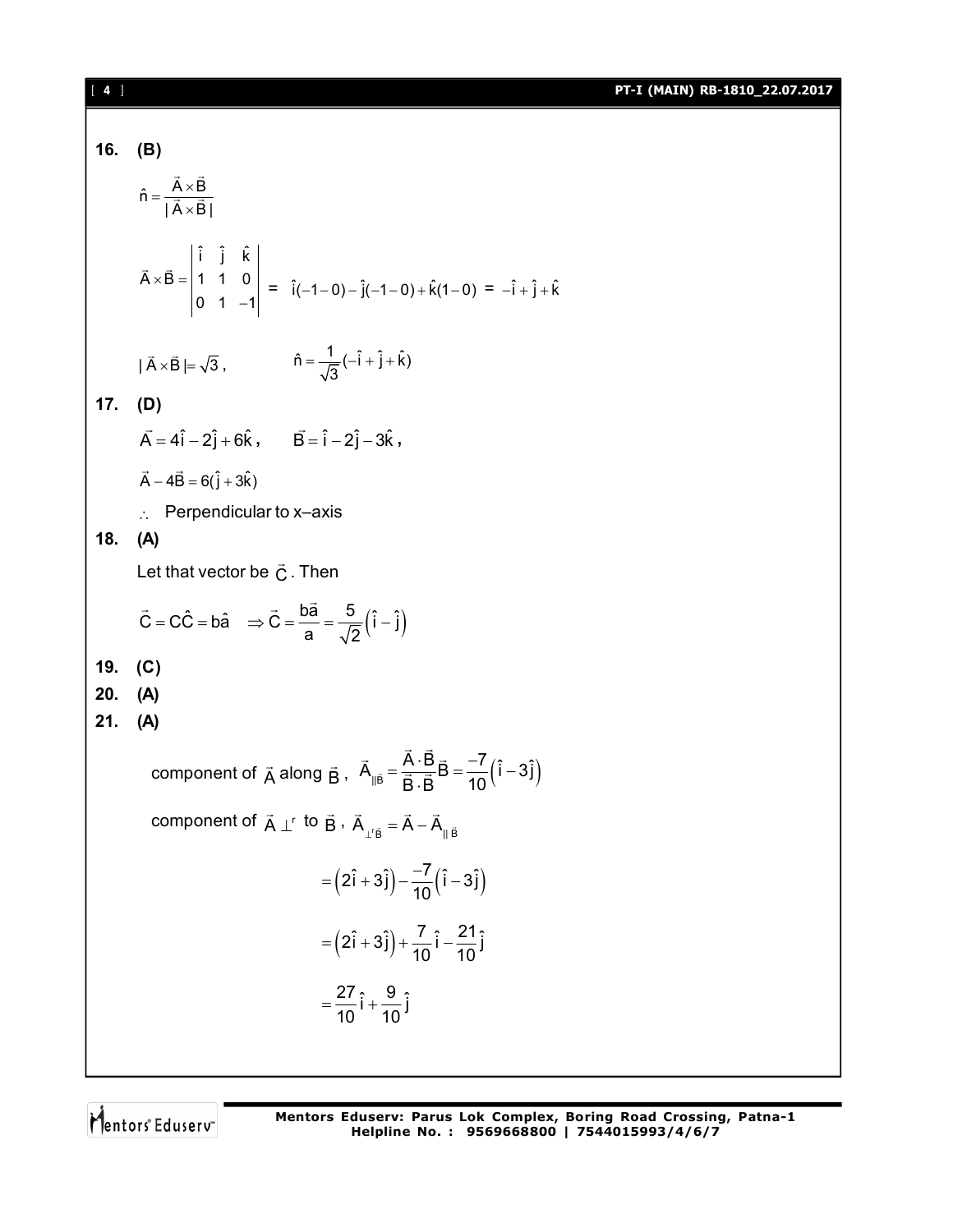# **PT-I (MAIN) RB-1810\_22.07.2017** [ **5** ] **22. (B)** component of velocity along shore line is  $4 \times \cos 60^\circ = 2$  km/h **23. (A)** Let direction of river flow be along x-axis. : Angle made by  $\vec{v}_{MG}$  with x-axis,  $\tan\theta = \frac{V_{MR}}{V}$ RG  $\tan \theta = \frac{V_1}{V_2}$ V  $\theta = \frac{1}{2}$ **24. (A) 25. (C) 26. (B)** As  $\vec{A} \cdot \vec{B} = 0$  $(3i - 5j + 5k) \cdot (5i - j - 4k) = 15 + 5 - 20 = 0$ hence angle between  $\vec{\mathsf{A}}$  and  $\vec{\mathsf{B}}$  is 90 $^\circ$ **27. (B) 28. (B)** From the law of refection *C B* 30° 30° *A* tan30° = BC BC  $\frac{16}{AB} = \frac{16}{0.2}$ ;  $BC = 0.2 \times \frac{1}{\sqrt{2}} = 0.115$ 3  $= 0.2 \times \frac{1}{\sqrt{2}} = 0$ Total no. of reflection = 30 **29. (B) 30. (B)**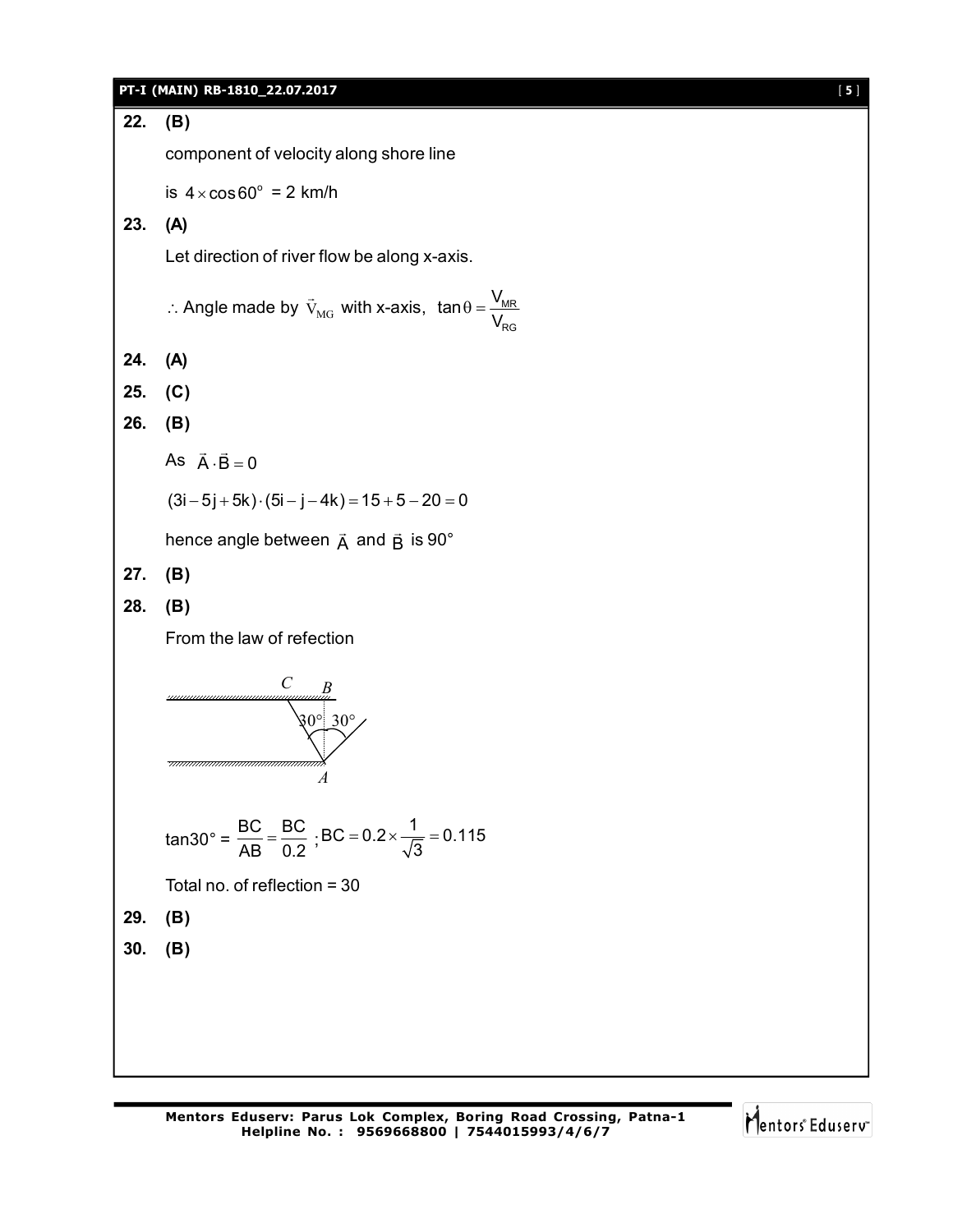## **31. (D)**

Gm–atoms of C =  $\frac{24}{12}$  = 2; Gm–atoms of H =  $\frac{1}{4}$  = 4. Gm–atoms of O =  $\frac{32}{16}$  = 2. Hence, the formula is  $C_2H_4O_2$  or CH<sub>2</sub>O. **32. (D)** If mass of P is  $10^{-2}$ g, mass of compound is 100g If mass of P is 31g, mass of compound 2  $100 \times 31$  $10^{-}$  $\times$  $=\frac{188 \times 64}{10^{-2}}$  = 31×10<sup>+4</sup>. **33. (C)** Let the atomic mass be m.  $=\frac{m}{n}$ 0  $n_{\rm M}$  4 2  $\frac{m}{n_0} = \frac{1}{6} = \frac{2}{3}$  $\frac{10}{ \text{ m}} = \frac{2}{3} \Rightarrow \text{ m} = 27$ **34. (D)** Number of iron atoms in haemoglobin = Molecular weight of haemoglobin × Percentage of iron<br>= =  $100 \times$  Molecular weight of iron 67200  $\times$  0.33  $100 \times 56$  $=\frac{67200\times0.33}{100\times56}=4$ **35. (C)** no. of values e<sup>-</sup> =  $\left(\frac{4.2}{14} N_A\right)$  × 8 = 2.4 N<sub>A</sub>  $\left(\frac{4.2}{14}N_A\right)\times 8=2$ **36. (D)** Number of molecules in 3.5g of CO  $3.5 \times 6.02 \times 10^{23}$ 28  $=\frac{3.5\times 6.02\times 10^{23}}{28}$  = 1.25 \times 10<sup>22</sup>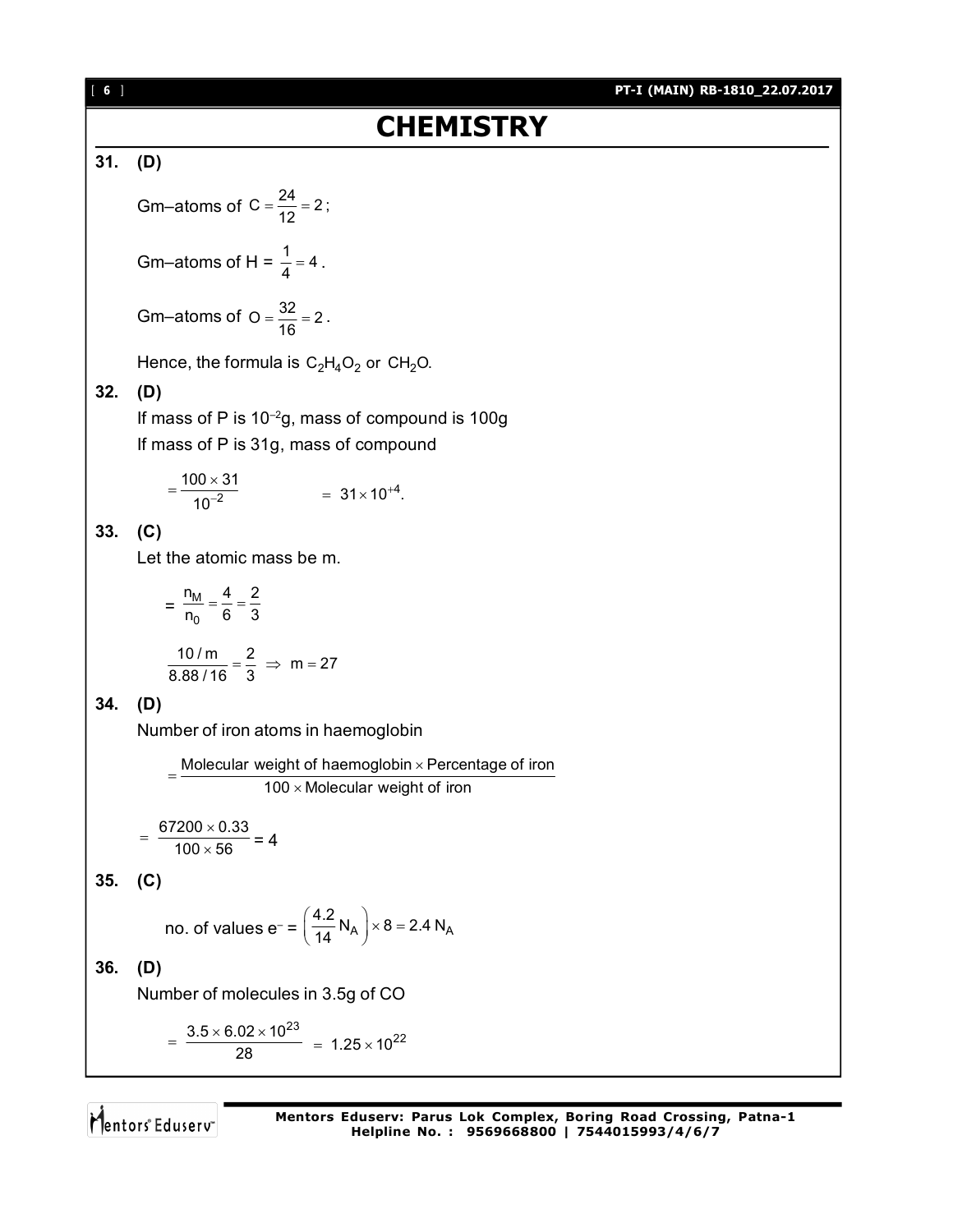### **PT-I (MAIN) RB-1810\_22.07.2017** [ **7** ]

```
37. (A)
       If the ratio of ^{10}_{5}B and ^{11}_{5}B is x : y, then
             \frac{10x + 11y}{x + y} = 10.81\frac{+11y}{+y} =or 0.81 x = 0.19 yor
             x 19
             \frac{x}{y} = \frac{18}{81}38. (A)
       In 125 g (GFM) of ZnCO_3,
       number of O atoms = 3N<sub>A</sub>.
       In 12.5g of ZnCO_{_3}, number of O atoms
            = 0.3 N_A= 0.3 \times 6.02 \times 10^{23}= 1.806 \times 10^{23}39. (A)
       Since gram atomic weight of any gas has
       N<sub>A</sub> (6.023 × 10^{23}) atoms, therefore
       (a) 4 gm hydrogen contains = 4 \times 6.023 \times 10^{23}= 24.092 \times 10^{23} atoms
       (b) 71 gm chlorine contains = 2 \times 6.023 \times 10^{23}= 12.046 \times 10^{23} atoms
       (c) 48 gm magnesium contains = 2 \times 6.023 \times 10^{23} = 12.046 \times 10^{23} atoms
       (d) 127 gm iodine contains = 2 \times 6.023 \times 10^{23}= 12.046 \times 10^{23} atoms
40. (A)
       V_{Nugget} = V_{gold} + V_{quartz}1 <sup>u</sup>2
        x + y x y
          d d<sub>1</sub> d<sub>2</sub>
          \frac{+y}{+} = \frac{x}{+} +41. (A)
        H C–CH–CH–CH–C–CH 3 3
1 2 3 4 5
                                \mathsf{CH}_3OH CH_3 OH CH_36
       3,5,5-Trimethylhexane-2,4-diol
```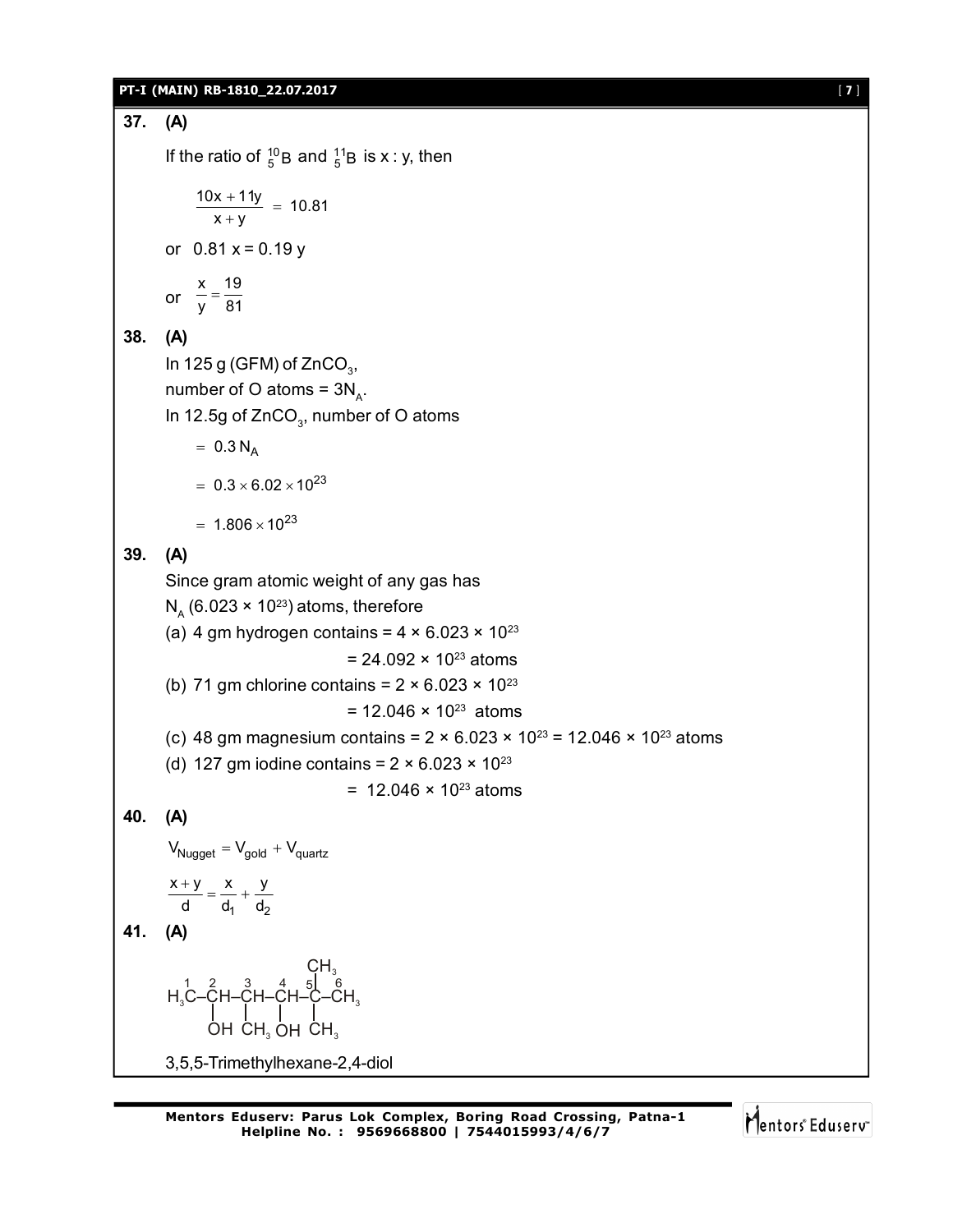[ **8** ] **PT-I (MAIN) RB-1810\_22.07.2017 42. (B)**  $HOOC^4$ – $CH$ = $CH$ – $COOH$ But-2-ene-1,4-dioicacid **43. (C)**  $H_3C$ –CH–CHO<br> $\frac{3}{3}$  2  $OCH<sub>3</sub>$ 2-Methoxypropanal **44. (D)**  $H_2G = \dot{C} - \dot{C}$ OOCH<sub>3</sub>  $CH<sub>3</sub>$ Methyl-1,2-Methylprop-2-enoate **45. (B)** CH –C–OH <sup>2</sup> O 1<sub>CH</sub>  $2C$ OH COOH з $\mathsf{CH_2\!\!-\!\!C\!\!-\!\!OH}$ O 2-Hydroxypropane-1,2,3-tricarboxylic acid **46. (D)**  ${\sf H_2C}$  – CH –  $\zeta$  – CH $_2$ – CH $_3$ O 2  $\begin{array}{ccc} 1 & 4 & 5 \end{array}$ 3  $Br$  1C–NH $_2$ O 2-(Bromomethyl)-3-oxopentanamide **47. (B)**  ${\sf H}_3$ C–C–C ${\sf H}_2$ –C ${\sf H}_2$ –Cl  $\mathsf{CH}_3$  $4 \times 3 \times 1 \times 1$  $CH<sub>3</sub>$ 1-Chloro-3,3-dimethylbutane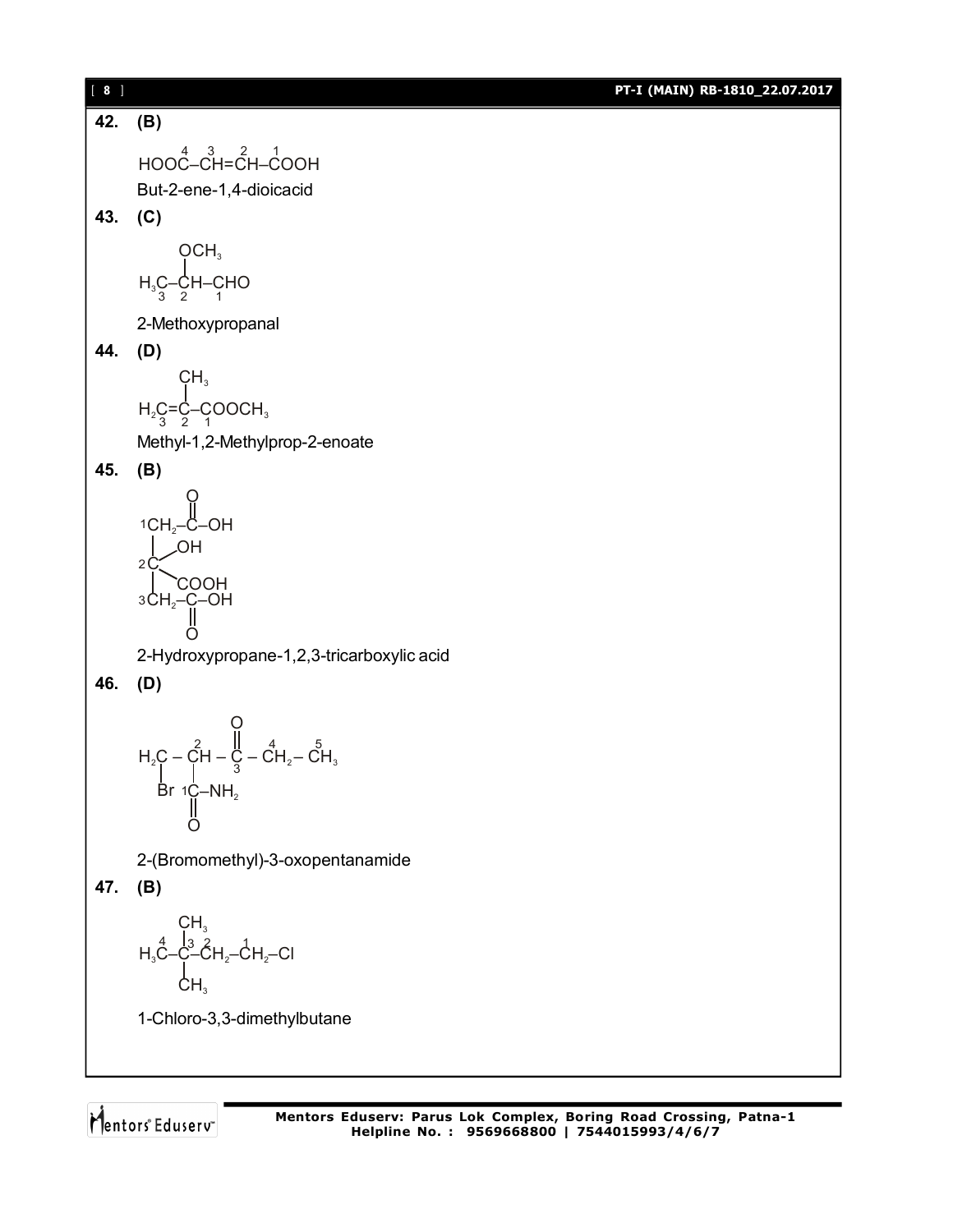### **PT-I (MAIN) RB-1810\_22.07.2017** [ **9** ]

```
48. (A)
       н <sub>з</sub>С-Сн-Сн-Сно
             CH3 OH OH
      2,3-Dihydroxy-4-methylpentanal
49. (B)
50. (C)
               Br
                          \mathsf{CH}_3\mathsf{CH}_3^3Cl
                                   Parent chain
      5-Substituents
51. (C)
      A large difference between the fourth and fifth ionization energ in four valence electrons.
       \mathbf{Ex} - _{6}C = 1s<sup>2</sup>,2s<sup>2</sup>,2p<sup>2</sup> valence shell electron
      Due to loss of four electron fifth electron loss from inner shell electron.
52. (B)
      (A) Mg (B) Na
      (C) Ne (D) F
      1P, Na \lt Mg \lt F \lt Ne<br>
\downarrow \qquad \downarrow \qquad \downarrow \qquad \downarrow\mathsf{S}^\mathsf{p}2p^63s^2 2p^4 2p^5After loss of one electron
       1P<sub>2</sub> = Mg < F < Ne < Na
53. (D)
54. (A)
      Ni = 3dPd = 4dPt = 5d1P_1 = 3d < 4d < 5d
```
Mentors Eduserv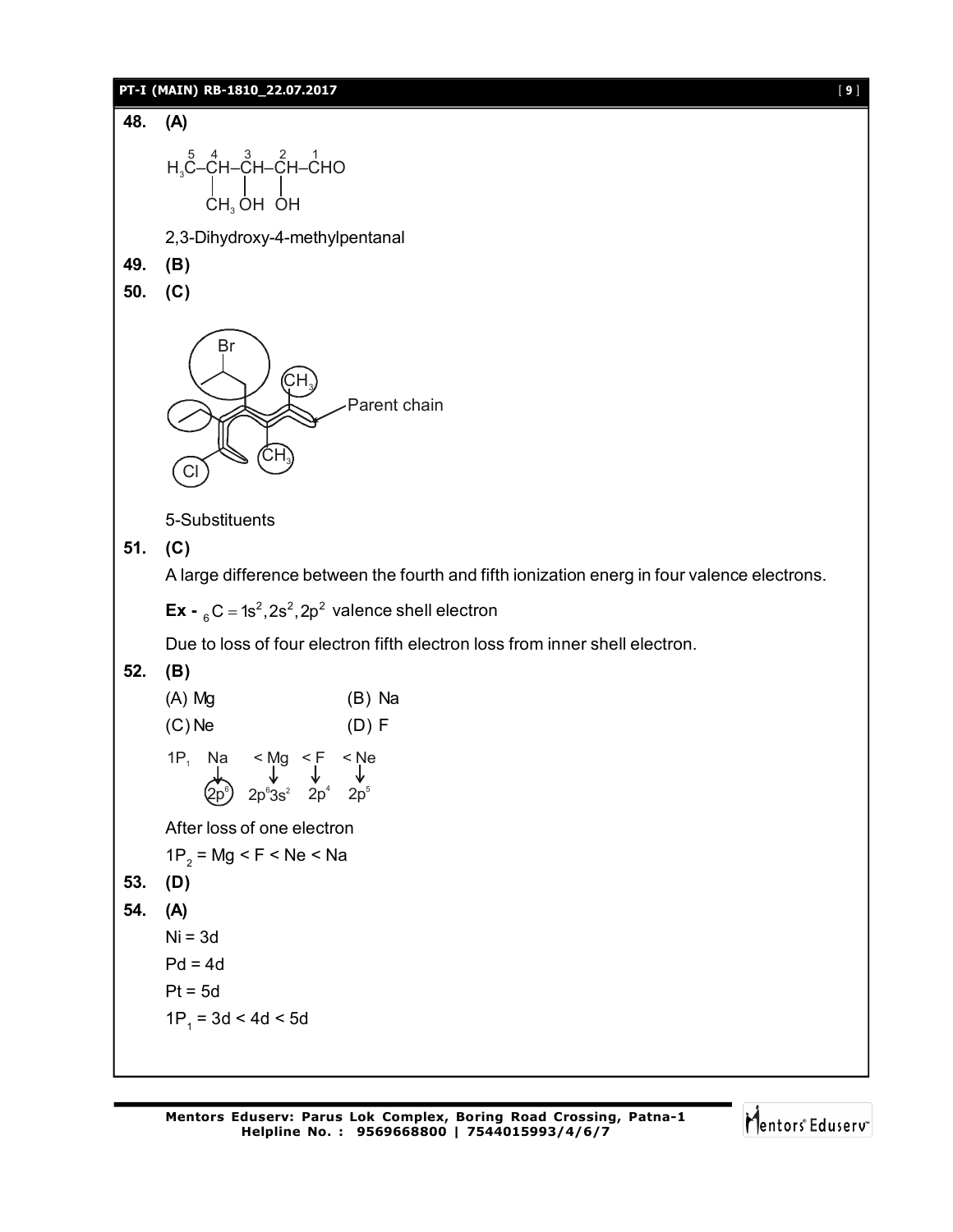| [10]               | PT-I (MAIN) RB-1810_22.07.2017                                                                                                                                                                               |  |
|--------------------|--------------------------------------------------------------------------------------------------------------------------------------------------------------------------------------------------------------|--|
| 55.                | (A)                                                                                                                                                                                                          |  |
|                    | Order of radius = V.R. > Crystal > Covalent radius.                                                                                                                                                          |  |
| 56.                | (B)                                                                                                                                                                                                          |  |
|                    | (i) $Na2CO3$ form by option V and it is not dicomposed due to high lattic energy.                                                                                                                            |  |
|                    | (ii) D-block elements are most likely to forms coloured ionic compound option $-X$                                                                                                                           |  |
|                    | (iii) As per option above given mention electronic configuration element is (Kr) krypton and<br>this is belong from inert gases Group VIII-A and has vender wall forces. So it has largest<br>atomic radius. |  |
|                    | (iv) Option (W) can forms only oxides.<br>Like - MgO                                                                                                                                                         |  |
| 57.                | (D)                                                                                                                                                                                                          |  |
|                    | $B < S < P < F$ (Data base)                                                                                                                                                                                  |  |
| 58.                | (B)                                                                                                                                                                                                          |  |
|                    | $Pb > Pb^{2+} > Pb^{4+}$                                                                                                                                                                                     |  |
| 59.                | (C)                                                                                                                                                                                                          |  |
|                    | iso - electronic species                                                                                                                                                                                     |  |
| 60.                | (B)                                                                                                                                                                                                          |  |
|                    | Due to smaller size and half filled atomic orbital.                                                                                                                                                          |  |
|                    |                                                                                                                                                                                                              |  |
| <b>MATHEMATICS</b> |                                                                                                                                                                                                              |  |
| 61.                | (D)                                                                                                                                                                                                          |  |
|                    | We have, $\tan \theta = \frac{1}{2}$                                                                                                                                                                         |  |
|                    | $\tan 2\theta = \frac{2\tan\theta}{1-\tan^2\theta} = \frac{4}{3}$                                                                                                                                            |  |
|                    | Now, $\tan(2\theta + \phi) = \frac{\tan 2\theta + \tan \phi}{1 - \tan 2\theta \tan \phi} = \frac{\frac{4}{3} + \frac{1}{3}}{1 - \frac{4}{3} \times \frac{1}{2}} = 3$                                         |  |
| 62.                | (B)                                                                                                                                                                                                          |  |
|                    | $-\sqrt{49+25} \leq 2k + 1 \leq \sqrt{49+25}$                                                                                                                                                                |  |
| 63.                | (C)                                                                                                                                                                                                          |  |
|                    | $sin(2n\pi + \theta)$ = sin $\theta$ , there are total 10 terms.                                                                                                                                             |  |
|                    |                                                                                                                                                                                                              |  |
|                    |                                                                                                                                                                                                              |  |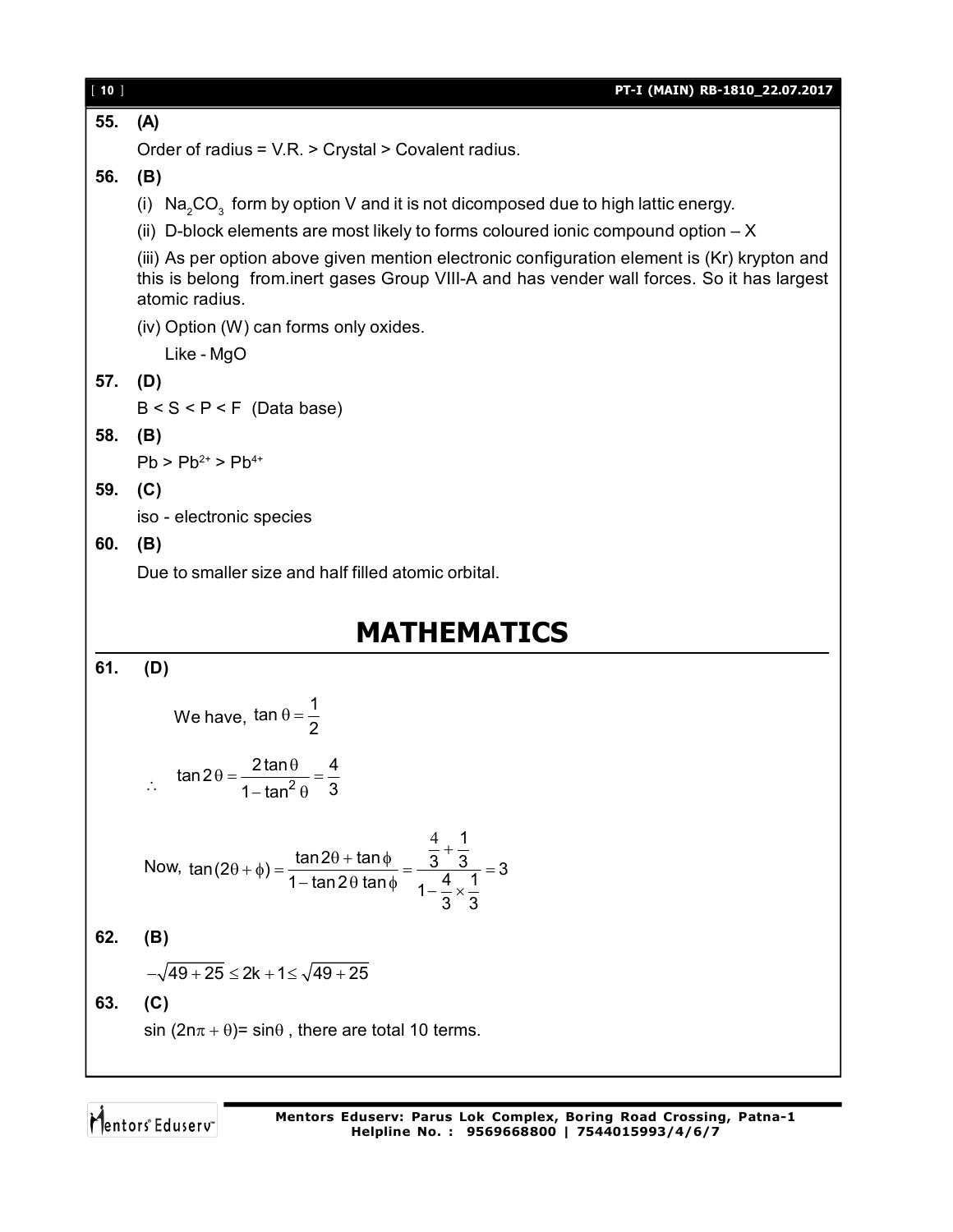### **PT-I (MAIN) RB-1810\_22.07.2017** [ **11** ]

**64. (C)**  $-$  +  $+$  +  $+$  +  $+$ –2 0 3 **65. (A)**  $\cos \frac{\pi}{12} + \cos \frac{3\pi}{12} + \cos \frac{5\pi}{12} + ... + \cos \frac{17\pi}{12}$ 19 19 19 19  $\frac{\pi}{10}$  + cos  $\frac{3\pi}{10}$  + cos  $\frac{5\pi}{10}$  + ... + cos  $\frac{17\pi}{10}$ Use formula if  $\cos\alpha + \cos(\alpha + \beta) + ... + \cos(\alpha + (n-1)\beta)$  :  $\cos(\alpha + (n-1)\beta / 2)\sin\left(\beta \frac{n}{2}\right)$ 2 sin  $\left(\frac{1}{2}\right)$  $\alpha + \cos(\alpha + \beta) + ... + \cos(\alpha + (n-1)\beta) = \frac{\cos(\alpha + (n-1)\beta / 2)\sin(\beta + 1)}{\sin(\beta)}$ where  $\alpha = \frac{n}{19}$  $\alpha = \frac{\pi}{40}$ ,  $\beta = \frac{2}{6}$ 9  $\beta = \frac{2\pi}{\Omega}$ , n = 9 **66. (B)** We have,  $\cos\theta \cos2\theta \cos2^2\theta$  ...  $\cos2^{n-1}\theta$  = n n sin2  $2^n$  sin  $\theta$  $\frac{1}{\theta}$  =  $\frac{1}{2^n}$  $\mathsf{sin}(\pi-\theta)$ 2<sup>n</sup> sin  $\pi - \theta$ )  $\theta$  $[\cdot; 2^n \theta = \pi - \theta]$  $=\frac{1}{2^n}$ 1 2 **67. (C)**  $7x - 1 = 12$ ,  $7x - 1 = -12$ **68. (B)** 2  $\alpha = \beta = \gamma = \frac{\pi}{2}$ **69. (B)** 5 lies in Fourth quadrant **70. (D)** The given expression is equal to (sin 47 $^0$  + sin 61 $^0$ ) – (sin 11 $^0$  + sin 25 $^0$ ) = 2 sin54 $^0$  cos7 $^0$  – 2 sin 18 $^0$  cos 7 $^0$ = 2 cos7 $^{\rm 0}$  (sin 54 $^{\rm 0}$  – sin 18 $^{\rm 0})$  = 2 cos 7 $^{\rm 0}$  $5 + 1 \sqrt{5} - 1$  $\left| \frac{\sqrt{5}+1}{4} - \frac{\sqrt{5}-1}{4} \right|$  $\left[\frac{1}{4} - \frac{1}{4}\right] = \cos 7^\circ$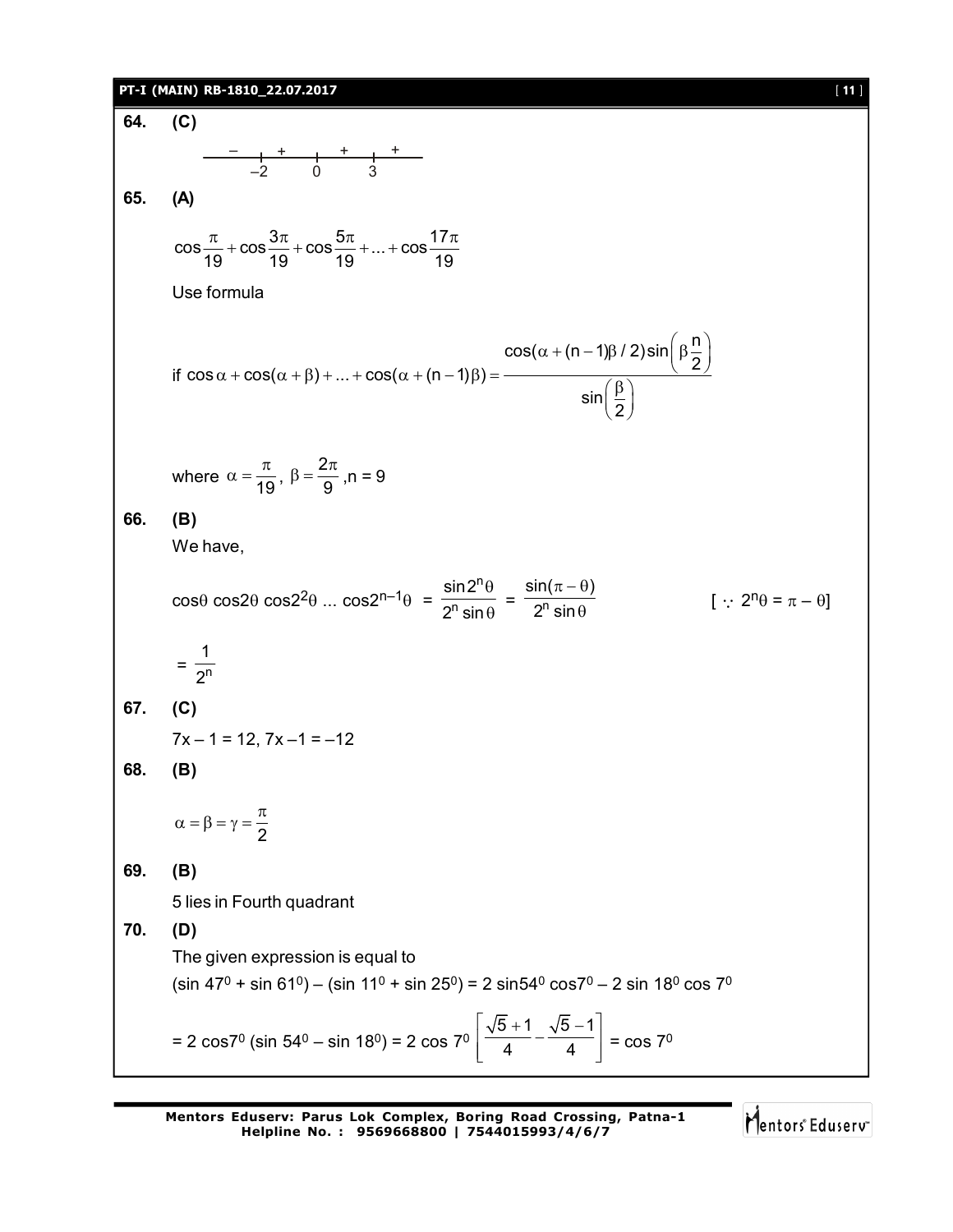[ **12** ] **PT-I (MAIN) RB-1810\_22.07.2017**

71. **(A)**  
\n
$$
(a \cdot \frac{1-\tan^2 \theta}{1+\tan^2 \theta} + b \cdot \frac{2\tan \theta}{1+\tan^2 \theta}) = a
$$
\n72. **(B)**  
\n
$$
\log_{49} 28 = \frac{\log 28}{\log 49} = \frac{\log 7 + \log 4}{2\log 7}
$$
\n
$$
= \frac{\log 7}{2\log 7} + \frac{\log 4}{2\log 7} = \frac{1}{2} + \frac{1}{2}\log_7 4
$$
\n
$$
= \frac{1}{2} + \frac{1}{2}.2\log_7 2 = \frac{1}{2} + \log_7 2 = \frac{1}{2} + m = \frac{1+2m}{2}
$$
\n73. **(A)**  
\n
$$
\log_a \left(\frac{a+b}{2}\right) = \frac{1}{2}(\log_a a + \log_a b)
$$
\n
$$
= \frac{1}{2}\log_a (ab) = \log_a \sqrt{ab}
$$
\n
$$
\Rightarrow \frac{a+b}{2} = \sqrt{ab} \Rightarrow a+b=2\sqrt{ab}
$$
\n
$$
\Rightarrow \left(\sqrt{a} - \sqrt{b}\right)^2 = 0 \Rightarrow \sqrt{a} - \sqrt{b} = 0 \Rightarrow a = b.
$$
\n74. **(D)**  
\nIf  $\log_a 2 + \log_a 4 + \log_a 16 + \log_a x = 6$   
\nthen  $\log_a (2 \times 4 \times 16 \times x) = 6$   
\n
$$
\Rightarrow \log_a 128x = 6 \Rightarrow 128x = 4^6
$$
\n
$$
\Rightarrow x = \frac{64 \times 64}{128} \Rightarrow x = 32
$$
\n75. **(D)**  
\n
$$
\cos 90^\circ = 0
$$
\n76. **(A)**  
\n
$$
x^2 = 16 \Rightarrow x = \pm 4
$$
\n
$$
2x = 6 \Rightarrow x = 3
$$
\nThere is no value of x which satisfies both the above equation. Thus,  $A = \phi$ .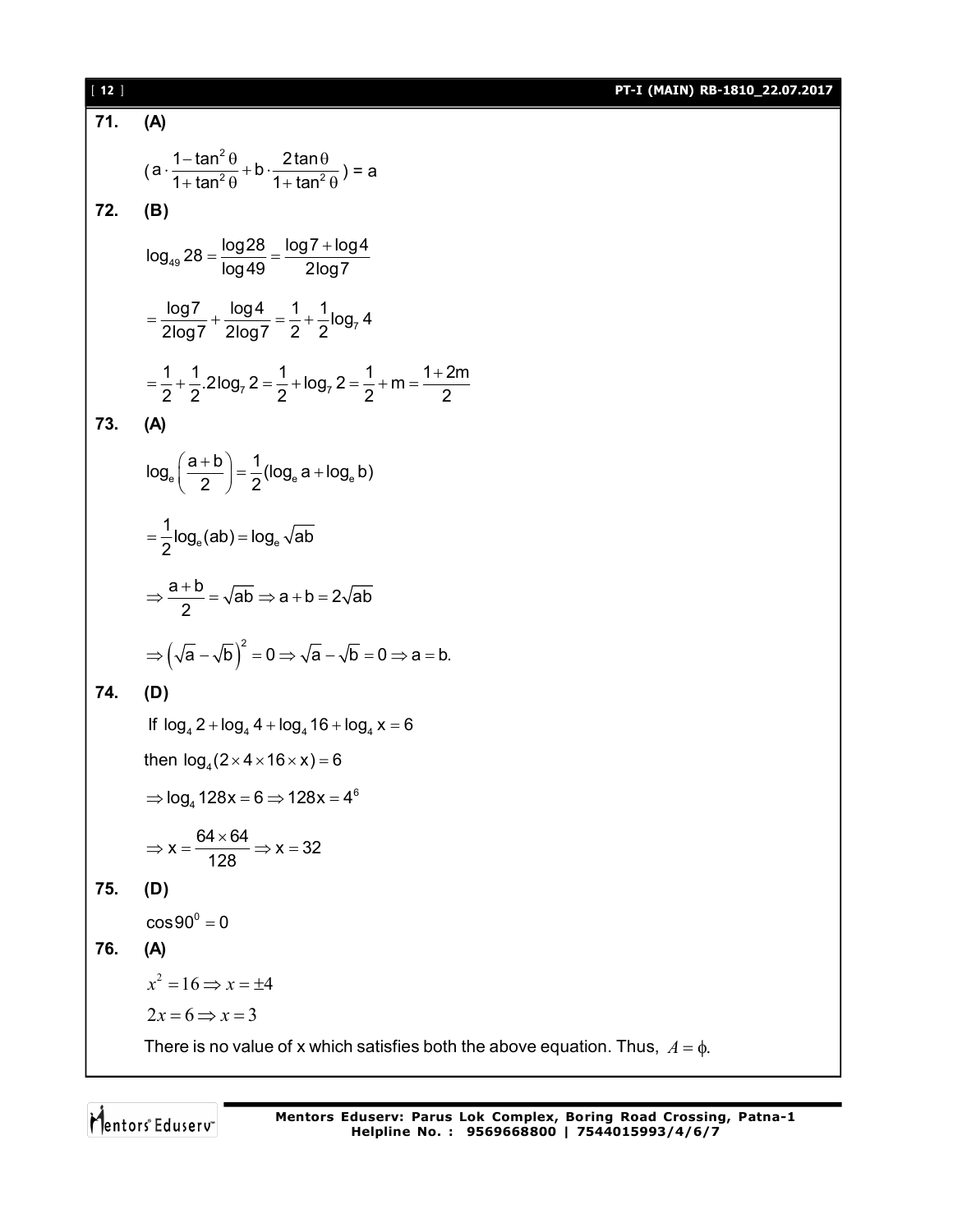# **PT-I (MAIN) RB-1810\_22.07.2017** [ **13** ]

| 77. | (C)                                                                                                                                                                                                                   |                                                |  |
|-----|-----------------------------------------------------------------------------------------------------------------------------------------------------------------------------------------------------------------------|------------------------------------------------|--|
|     | $n(A^c \cap B^c) = n[(A \cup B)^c] = n(U) - n(A \cup B)$                                                                                                                                                              |                                                |  |
|     | $= n(U) - [n(A) + n(B) - n(A \cap B)]$                                                                                                                                                                                |                                                |  |
|     | $= 700 - [200 + 300 - 100] = 300.$                                                                                                                                                                                    |                                                |  |
| 78. | (B)                                                                                                                                                                                                                   |                                                |  |
|     | $x^2-5x+7<1$ ; $x^2-5x+6<0$                                                                                                                                                                                           |                                                |  |
|     | $(x-2)$ $(x-3) < 0$                                                                                                                                                                                                   |                                                |  |
| 79. | (B)                                                                                                                                                                                                                   |                                                |  |
|     | $\begin{cases} 0 \le \alpha \le \frac{\pi}{2} \\ 0 \le \beta \le \frac{\pi}{2} \end{cases} \Rightarrow \begin{cases} 0 \le \alpha + \beta \le \pi \\ -\frac{\pi}{2} \le \alpha - \beta \le \frac{\pi}{2} \end{cases}$ |                                                |  |
|     |                                                                                                                                                                                                                       |                                                |  |
|     | $cos(\alpha + \beta) = -\frac{4}{5}$ $\Rightarrow \frac{\pi}{2} \le \alpha + \beta \le \pi$ $\Rightarrow tan(\alpha + \beta) = -\frac{3}{4}$                                                                          |                                                |  |
|     | $\sin(\alpha-\beta) = \frac{5}{13}$ $\Rightarrow 0 \le \alpha-\beta \le \frac{\pi}{2}$ $\Rightarrow \tan(\alpha-\beta) = \frac{5}{12}$                                                                                |                                                |  |
|     | ∴ $\tan 2\beta = \tan((\alpha + \beta) - (\alpha - \beta)) = \frac{-\frac{3}{4} - \frac{3}{12}}{1 - \frac{15}{12}} = -\frac{56}{33}$                                                                                  |                                                |  |
| 80. | (D)                                                                                                                                                                                                                   |                                                |  |
|     | $2\cos(A + B) \cos(A - B) + \cos(2C) = -2\sin(C) \cos(A - B) + 1 - 2\sin^2(C)$                                                                                                                                        |                                                |  |
|     | $= 1 - 2\sin C$ (cos(A – B) + sinC)                                                                                                                                                                                   |                                                |  |
|     | $= 1 - 2\sin C$ (cos(A -B) – cos(A + B))<br>$= 1 - 4 \sin A \sin B \sin C$                                                                                                                                            |                                                |  |
| 81. | (B)                                                                                                                                                                                                                   |                                                |  |
|     | From 3 tanA + $4 = 0$ , we get tanA = $-4/3$ , so that                                                                                                                                                                |                                                |  |
|     | $\sin A = \frac{-\tan A}{\sqrt{1 + \tan^2 A}} = \frac{4/3}{\sqrt{1 + 16/9}} = \frac{4}{5}$                                                                                                                            | $[\cdot]$ sin A > 0 and tan A < 0 in quad. II] |  |
|     | and $\cos A = -\frac{1}{\sqrt{1 + \tan^2 A}} = -\frac{3}{5}$                                                                                                                                                          | [: cosA is negative in quad. II]               |  |
|     |                                                                                                                                                                                                                       |                                                |  |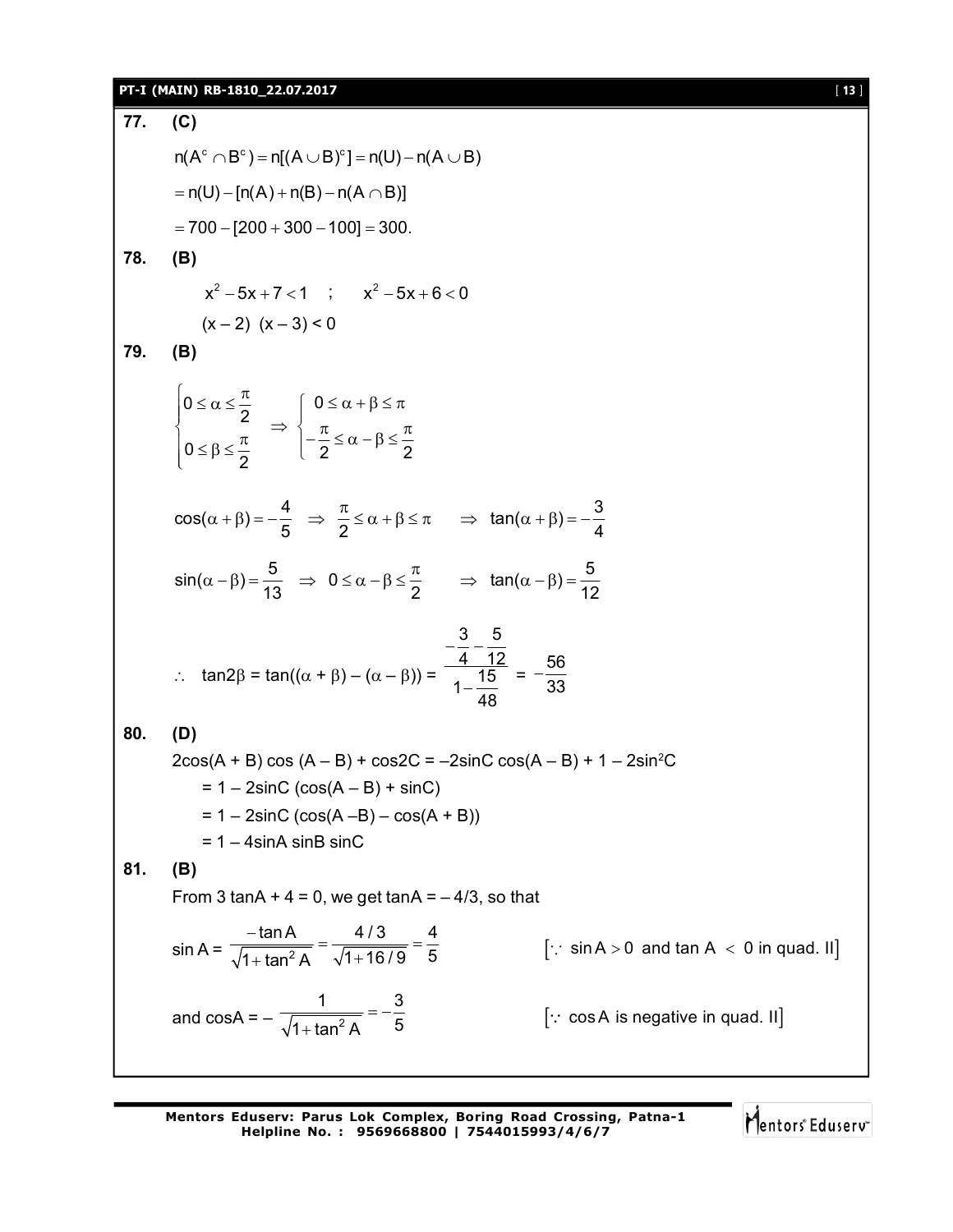| $[14]$ | PT-I (MAIN) RB-1810_22.07.2017                                                                                                                                                                                                                                                                              |  |  |
|--------|-------------------------------------------------------------------------------------------------------------------------------------------------------------------------------------------------------------------------------------------------------------------------------------------------------------|--|--|
|        | Hence 2 cot A – 5 cosA + sin A = $2\left(-\frac{3}{4}\right)-5\left(-\frac{3}{5}\right)+\frac{4}{5}=\frac{23}{10}$                                                                                                                                                                                          |  |  |
| 82.    | (B)                                                                                                                                                                                                                                                                                                         |  |  |
|        | $3 \sin \theta = 5(1-\cos \theta) = 5 \times 2\sin^2 \theta/2 \implies \tan \theta/2 = 3/5$                                                                                                                                                                                                                 |  |  |
|        |                                                                                                                                                                                                                                                                                                             |  |  |
|        | $5\sin\theta - 3\cos\theta = 5 \times \frac{2\tan\frac{\theta}{2}}{1+\tan^2\frac{\theta}{2}} - 3\frac{\left(1-\tan^2\frac{\theta}{2}\right)}{1+\tan^2\frac{\theta}{2}} = 5 \times \frac{2\times\frac{3}{5}}{1+\frac{\theta}{25}} - \frac{3\times\left(1-\frac{\theta}{25}\right)}{1+\frac{\theta}{25}} = 3$ |  |  |
| 83.    | (D)                                                                                                                                                                                                                                                                                                         |  |  |
|        | $(\sin x + 1)^2 + 2 \in [2,6]$                                                                                                                                                                                                                                                                              |  |  |
| 84.    | (A)                                                                                                                                                                                                                                                                                                         |  |  |
|        |                                                                                                                                                                                                                                                                                                             |  |  |
|        | $3x - 1 = 2x$ ; $x \ge \frac{1}{3}$                                                                                                                                                                                                                                                                         |  |  |
|        | $1 - 3x = 2x$ ; $x < \frac{1}{3}$                                                                                                                                                                                                                                                                           |  |  |
| 85.    | (C)                                                                                                                                                                                                                                                                                                         |  |  |
|        | $2^{2 \log_2(2x)} = 36$ ; $4x^2 = 36$ ; $x = \pm 3$                                                                                                                                                                                                                                                         |  |  |
| 86.    | (C)                                                                                                                                                                                                                                                                                                         |  |  |
|        | We have,                                                                                                                                                                                                                                                                                                    |  |  |
|        | $5^{\log_{a} x} + 5x^{\log_{a} 5} = 3 \implies x^{\log_{a} 5} + 5x^{\log_{a} 5} = 3$<br>$\left[\because x^{\log_a y} = y^{\log_a x}\right]$                                                                                                                                                                 |  |  |
|        | $\Rightarrow 6 \cdot x^{\log_a 5} = 3 \Rightarrow x^{\log_a 5} = \frac{1}{2}$                                                                                                                                                                                                                               |  |  |
|        | $\Rightarrow$ $x = (2^{-1})^{\log_5 a} = 2^{-\log_5 a}$                                                                                                                                                                                                                                                     |  |  |
| 87.    | (A)                                                                                                                                                                                                                                                                                                         |  |  |
|        | $\sin \theta = \cos \sec \theta = 1$                                                                                                                                                                                                                                                                        |  |  |
| 88.    | (C)                                                                                                                                                                                                                                                                                                         |  |  |
|        | According to property $ f(x)  = -f(x)$ , then $f(x) \le 0$                                                                                                                                                                                                                                                  |  |  |
|        | $ x-1   x-2  = -(x-2)(x-1) \Rightarrow (x-1)(x-2) \le 0 \Rightarrow 1 \le x \le 2$                                                                                                                                                                                                                          |  |  |
|        |                                                                                                                                                                                                                                                                                                             |  |  |